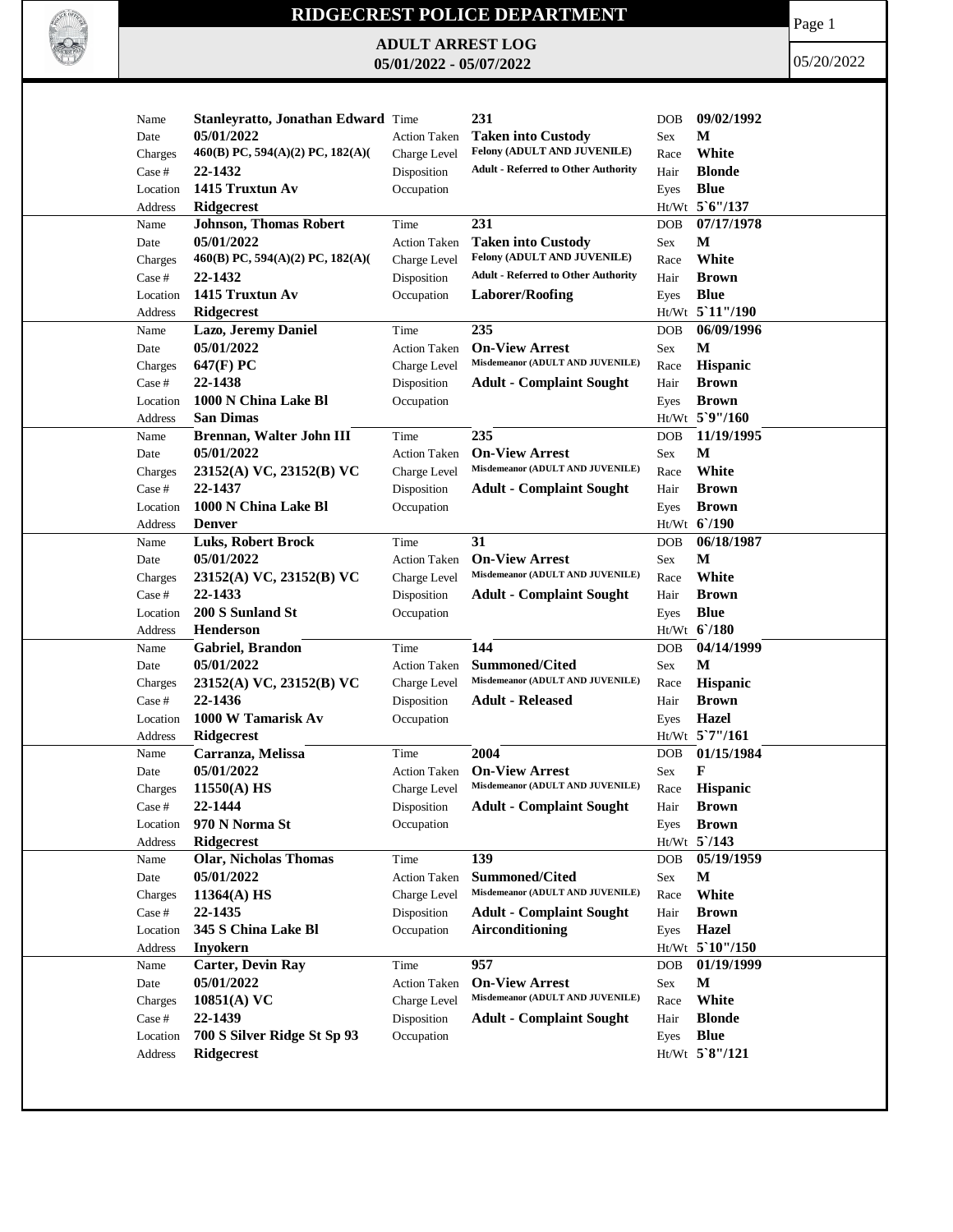| Name               | <b>Westbrook, Ashlee Nichole</b>            | Time                      | 139                                                            | 03/22/1986<br><b>DOB</b>                     |  |
|--------------------|---------------------------------------------|---------------------------|----------------------------------------------------------------|----------------------------------------------|--|
| Date               | 05/01/2022                                  | <b>Action Taken</b>       | <b>Summoned/Cited</b>                                          | F<br>Sex                                     |  |
| Charges            | $12500(a)$ VC                               | Charge Level              | Misdemeanor (ADULT AND JUVENILE)                               | White<br>Race                                |  |
| Case #             | 22-1434                                     | Disposition               | <b>Adult - Complaint Sought</b>                                | <b>Blonde</b><br>Hair                        |  |
| Location           | 345 S China Lake Blvd                       | Occupation                |                                                                | <b>Blue</b><br>Eyes                          |  |
| Address            | Ridgecrest                                  |                           |                                                                | $Ht/Wt$ 5 <sup>°</sup> 7"/120                |  |
| Name               | <b>Stevens, Danielle Lee</b>                | Time                      | 1642                                                           | 04/01/1981<br><b>DOB</b>                     |  |
| Date               | 05/02/2022                                  | <b>Action Taken</b>       | <b>Taken into Custody</b>                                      | F<br>Sex                                     |  |
| Charges            | 2800.2(A) VC, 2800.4 VC, 26708(A            | Charge Level              | Felony (ADULT AND JUVENILE)                                    | White<br>Race                                |  |
| Case #             | 22-1450                                     | Disposition               | <b>Adult - Complaint Sought</b>                                | <b>Brown</b><br>Hair                         |  |
| Location           | Neal Ranch Rd/Hwy 14                        | Occupation                |                                                                | <b>Blue</b><br>Eyes                          |  |
| Address            | <b>Ridgecrest</b>                           |                           |                                                                | Ht/Wt 5'3"/150                               |  |
| Name               | <b>Stevens, Danielle Lee</b>                | Time                      | 1642                                                           | 04/01/1981<br>DOB                            |  |
| Date               | 05/02/2022                                  | <b>Action Taken</b>       | <b>Taken into Custody</b>                                      | F<br>Sex                                     |  |
|                    | 979 PC                                      |                           | Felony (ADULT AND JUVENILE)                                    | White<br>Race                                |  |
| Charges            |                                             | Charge Level              |                                                                |                                              |  |
| Case #             | 22-1451                                     | Disposition               | <b>Adult - Complaint Sought</b>                                | <b>Brown</b><br>Hair                         |  |
| Location           | Neal Ranch Rd/ Us 395                       | Occupation                |                                                                | <b>Blue</b><br>Eyes                          |  |
| Address            | <b>Ridgecrest</b>                           |                           |                                                                | Ht/Wt 5'3"/150                               |  |
| Name               | Hull, Patrick Lassalla Jr                   | Time                      | 1642                                                           | 02/21/1990<br><b>DOB</b>                     |  |
| Date               | 05/02/2022                                  | Action Taken              | <b>Taken into Custody</b>                                      | $\mathbf M$<br>Sex                           |  |
| Charges            | 979 PC                                      | Charge Level              | Felony (ADULT AND JUVENILE)                                    | <b>Black</b><br>Race                         |  |
| Case #             | 22-1451                                     | Disposition               | <b>Adult - Complaint Sought</b>                                | <b>Black</b><br>Hair                         |  |
| Location           | <b>Neal Ranch Rd/Us 395</b>                 | Occupation                | <b>None</b>                                                    | <b>Brown</b><br>Eyes                         |  |
| Address            | <b>Ridgecrest</b>                           |                           |                                                                | Ht/Wt 6'/230                                 |  |
| Name               | Hull, Patrick Lassalla Jr                   | Time                      | 1642                                                           | 02/21/1990<br><b>DOB</b>                     |  |
| Date               | 05/02/2022                                  | <b>Action Taken</b>       | <b>Taken into Custody</b>                                      | М<br>Sex                                     |  |
| Charges            | 30305(A)(1) PC, 11364(A) HS, 113            | Charge Level              | Felony (ADULT AND JUVENILE)                                    | <b>Black</b><br>Race                         |  |
| Case #             | 22-1452                                     | Disposition               | <b>Adult - Complaint Sought</b>                                | <b>Black</b><br>Hair                         |  |
| Location           | Neal Ranch Rd/ Us 395                       | Occupation                | <b>None</b>                                                    | <b>Brown</b><br>Eyes                         |  |
| Address            | <b>Ridgecrest</b>                           |                           |                                                                | Ht/Wt 6'/230                                 |  |
|                    |                                             | Time                      | 100                                                            | 06/27/1989                                   |  |
| Name               | <b>Bingham, Jessie D</b>                    |                           | <b>On-View Arrest</b>                                          | <b>DOB</b><br>F                              |  |
| Date               | 05/03/2022                                  | <b>Action Taken</b>       | Misdemeanor (ADULT AND JUVENILE)                               | <b>Sex</b>                                   |  |
| Charges            | 273.6(A) PC                                 | Charge Level              |                                                                | White<br>Race                                |  |
| Case #             | 22-1457                                     | Disposition               | <b>Adult - Complaint Sought</b>                                | <b>Brown</b><br>Hair                         |  |
| Location           | 312 N Sanders St                            | Occupation                |                                                                | <b>Brown</b><br>Eyes                         |  |
| Address            | <b>San Diego</b>                            |                           |                                                                | Ht/Wt 5`8"/299                               |  |
| Name               | Hisquierdo, Karen Kathline                  | Time                      | 915                                                            | 06/30/1967<br>DOB                            |  |
| Date               | 05/03/2022                                  | <b>Action Taken</b>       | <b>Summoned/Cited</b>                                          | F<br>Sex                                     |  |
| Charges            | Outside Warr. - M                           | Charge Level              | Misdemeanor (ADULT AND JUVENILE)                               | Hispanic<br>Race                             |  |
| Case #             | 22-1460                                     | Disposition               | <b>Adult - Complaint Sought</b>                                | <b>Brown</b><br>Hair                         |  |
| Location           | 100 N Downs St                              | Occupation                |                                                                | <b>Brown</b><br>Eyes                         |  |
| Address            | Ridgecrest                                  |                           |                                                                | Ht/Wt 5`2"/140                               |  |
| Name               | <b>Bigger, Nicholas Charles</b>             | Time                      | 1224                                                           | 01/08/1996<br><b>DOB</b>                     |  |
| Date               | 05/03/2022                                  | <b>Action Taken</b>       | <b>Summoned/Cited</b>                                          | M<br>Sex                                     |  |
| Charges            | Outside Warr. - F, 12500(a) VC Charge Level |                           | Felony (ADULT AND JUVENILE)                                    | <b>Black</b><br>Race                         |  |
| Case #             | 22-1463                                     | Disposition               | <b>Adult - Complaint Sought</b>                                | <b>Black</b><br>Hair                         |  |
|                    | 1240 N China Lake Blvd                      |                           |                                                                |                                              |  |
| Location           |                                             | Occupation                |                                                                | <b>Brown</b><br>Eyes                         |  |
| Address            | <b>Victorville</b>                          |                           |                                                                | Ht/Wt 62"/195                                |  |
| Name               | Murph, Edward Conrad Jr                     | Time                      | 1836                                                           | 03/12/1997<br><b>DOB</b>                     |  |
| Date               | 05/03/2022                                  | <b>Action Taken</b>       | <b>On-View Arrest</b>                                          | $\mathbf M$<br>Sex                           |  |
| Charges            | 979 PC                                      | Charge Level              | Misdemeanor (ADULT AND JUVENILE)                               | <b>Black</b><br>Race                         |  |
| Case #             | 22-1467                                     | Disposition               | <b>Adult - Complaint Sought</b>                                | <b>Black</b><br>Hair                         |  |
| Location           | 100 W California Av                         | Occupation                |                                                                | <b>Brown</b><br>Eyes                         |  |
|                    | <b>Ridgecrest</b>                           |                           |                                                                | Ht/Wt 6'2"/260                               |  |
| Address            |                                             |                           | 814                                                            |                                              |  |
| Name               | Acostamercado, Issac Benjamin Time          |                           |                                                                | 12/04/1999<br><b>DOB</b>                     |  |
|                    |                                             |                           |                                                                |                                              |  |
| Date               | 05/03/2022                                  | Action Taken              | <b>On-View Arrest</b><br>Misdemeanor (ADULT AND JUVENILE)      | $\mathbf M$<br>Sex                           |  |
| Charges            | $12500(a)$ VC                               | Charge Level              |                                                                | Hispanic<br>Race                             |  |
| Case #<br>Location | 22-1458<br>500 N Gold Canyon St             | Disposition<br>Occupation | <b>Adult - Complaint Sought</b><br><b>C&amp;I</b> Construction | <b>Black</b><br>Hair<br><b>Brown</b><br>Eyes |  |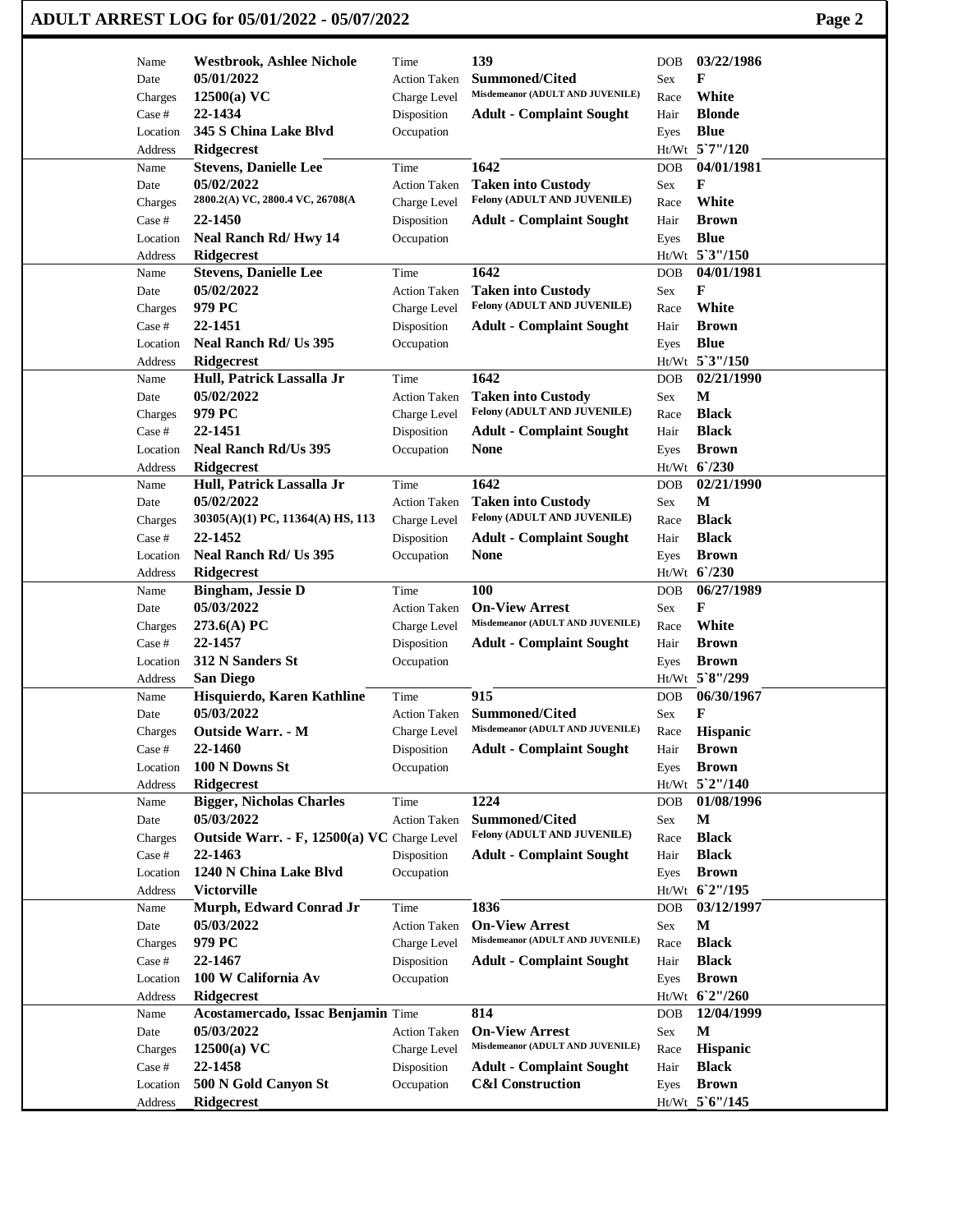| Name<br>Date<br>Charges<br>Case #<br>Location<br>Address<br>Name<br>Date<br>Charges<br>Case #<br>Location<br>Address<br>Name<br>Date | Long, Esther Sylvia<br>05/03/2022<br>459.5(A) PC<br>22-1461<br>800 N China Lake Bl<br><b>Ridgecrest</b><br><b>Wigginton, Matthew Sr</b><br>05/04/2022<br><b>Outside Warr. - F</b><br>22-1471 | Time<br><b>Action Taken</b><br>Charge Level<br>Disposition<br>Occupation<br>Time<br><b>Action Taken</b> | 1023<br><b>On-View Arrest</b><br>Misdemeanor (ADULT AND JUVENILE)<br><b>Adult - Complaint Sought</b><br>None | DOB<br>Sex<br>Race<br>Hair<br>Eyes | 06/11/1956<br>F<br>White<br><b>Blonde</b> |  |
|--------------------------------------------------------------------------------------------------------------------------------------|----------------------------------------------------------------------------------------------------------------------------------------------------------------------------------------------|---------------------------------------------------------------------------------------------------------|--------------------------------------------------------------------------------------------------------------|------------------------------------|-------------------------------------------|--|
|                                                                                                                                      |                                                                                                                                                                                              |                                                                                                         |                                                                                                              |                                    |                                           |  |
|                                                                                                                                      |                                                                                                                                                                                              |                                                                                                         |                                                                                                              |                                    |                                           |  |
|                                                                                                                                      |                                                                                                                                                                                              |                                                                                                         |                                                                                                              |                                    |                                           |  |
|                                                                                                                                      |                                                                                                                                                                                              |                                                                                                         |                                                                                                              |                                    |                                           |  |
|                                                                                                                                      |                                                                                                                                                                                              |                                                                                                         |                                                                                                              |                                    | <b>Brown</b>                              |  |
|                                                                                                                                      |                                                                                                                                                                                              |                                                                                                         |                                                                                                              |                                    | Ht/Wt 5'4"/180                            |  |
|                                                                                                                                      |                                                                                                                                                                                              |                                                                                                         | 938                                                                                                          | <b>DOB</b>                         | 09/15/1982                                |  |
|                                                                                                                                      |                                                                                                                                                                                              |                                                                                                         | <b>On-View Arrest</b>                                                                                        | <b>Sex</b>                         | М                                         |  |
|                                                                                                                                      |                                                                                                                                                                                              | Charge Level                                                                                            | Felony (ADULT AND JUVENILE)                                                                                  | Race                               | White                                     |  |
|                                                                                                                                      |                                                                                                                                                                                              | Disposition                                                                                             | <b>Adult - Complaint Sought</b>                                                                              | Hair                               | <b>Blonde</b>                             |  |
|                                                                                                                                      | 139 N China Lake Blvd                                                                                                                                                                        | Occupation                                                                                              |                                                                                                              | Eyes                               | <b>Brown</b>                              |  |
|                                                                                                                                      | <b>Ridgecrest</b>                                                                                                                                                                            |                                                                                                         |                                                                                                              |                                    | Ht/Wt 61"/150                             |  |
|                                                                                                                                      | <b>Chase, Ashiza Annette</b>                                                                                                                                                                 | Time                                                                                                    | 2319                                                                                                         | <b>DOB</b>                         | 05/09/1994                                |  |
|                                                                                                                                      | 05/04/2022                                                                                                                                                                                   | <b>Action Taken</b>                                                                                     | <b>On-View Arrest</b>                                                                                        | <b>Sex</b>                         | F                                         |  |
| Charges                                                                                                                              | $245(A)(1)$ PC, $594(B)(2)(A)$ PC, 2                                                                                                                                                         | Charge Level                                                                                            | Felony (ADULT AND JUVENILE)                                                                                  | Race                               | <b>Black</b>                              |  |
| Case #                                                                                                                               | 22-1476                                                                                                                                                                                      | Disposition                                                                                             | <b>Adult - Complaint Sought</b>                                                                              | Hair                               | <b>Black</b>                              |  |
| Location                                                                                                                             | 612 E Commercial Av #B                                                                                                                                                                       | Occupation                                                                                              |                                                                                                              | Eyes                               | <b>Brown</b>                              |  |
|                                                                                                                                      | <b>Round Rock</b>                                                                                                                                                                            |                                                                                                         |                                                                                                              |                                    | Ht/Wt 5'4"/156                            |  |
| Address                                                                                                                              | Rodriguez, Joseph Romero                                                                                                                                                                     | Time                                                                                                    | 930                                                                                                          | <b>DOB</b>                         | 05/26/1983                                |  |
| Name                                                                                                                                 | 05/04/2022                                                                                                                                                                                   |                                                                                                         | <b>On-View Arrest</b>                                                                                        |                                    | M                                         |  |
| Date                                                                                                                                 |                                                                                                                                                                                              | <b>Action Taken</b>                                                                                     | Misdemeanor (ADULT AND JUVENILE)                                                                             | Sex                                | White                                     |  |
| Charges                                                                                                                              | $11377(A)$ HS                                                                                                                                                                                | Charge Level                                                                                            |                                                                                                              | Race                               |                                           |  |
| Case #                                                                                                                               | 22-1470                                                                                                                                                                                      | Disposition                                                                                             | <b>Adult - Complaint Sought</b>                                                                              | Hair                               | <b>Brown</b>                              |  |
| Location                                                                                                                             | 139 N China Lake Blvd                                                                                                                                                                        | Occupation                                                                                              |                                                                                                              | Eyes                               | Hazel                                     |  |
| Address                                                                                                                              | Ridgecrest                                                                                                                                                                                   |                                                                                                         |                                                                                                              |                                    | Ht/Wt 63"/235                             |  |
| Name                                                                                                                                 | <b>Kosareff, Zachary Paul</b>                                                                                                                                                                | Time                                                                                                    | 422                                                                                                          | <b>DOB</b>                         | 04/06/1983                                |  |
| Date                                                                                                                                 | 05/05/2022                                                                                                                                                                                   | <b>Action Taken</b>                                                                                     | <b>On-View Arrest</b>                                                                                        | <b>Sex</b>                         | М                                         |  |
| Charges                                                                                                                              | 10851(A) VC, 496D(A) PC, 487(A)                                                                                                                                                              | Charge Level                                                                                            | Felony (ADULT AND JUVENILE)                                                                                  | Race                               | White                                     |  |
| Case #                                                                                                                               | 22-1479                                                                                                                                                                                      | Disposition                                                                                             | <b>Adult - Complaint Sought</b>                                                                              | Hair                               | <b>Brown</b>                              |  |
| Location                                                                                                                             | W Inyokern Rd/N Jacks Ranch Rd                                                                                                                                                               | Occupation                                                                                              |                                                                                                              | Eyes                               | Hazel                                     |  |
| Address                                                                                                                              | <b>Buena Park</b>                                                                                                                                                                            |                                                                                                         |                                                                                                              |                                    | $Ht/Wt$ 5 7"/120                          |  |
| Name                                                                                                                                 | <b>Walker, Nicolas Bradford</b>                                                                                                                                                              | Time                                                                                                    | 422                                                                                                          | <b>DOB</b>                         | 04/21/1998                                |  |
| Date                                                                                                                                 | 05/05/2022                                                                                                                                                                                   | <b>Action Taken</b>                                                                                     | <b>On-View Arrest</b>                                                                                        | Sex                                | M                                         |  |
| Charges                                                                                                                              | $10851(A)$ VC, $496D(A)$ PC, $487(A)$                                                                                                                                                        | Charge Level                                                                                            | Felony (ADULT AND JUVENILE)                                                                                  | Race                               | White                                     |  |
| Case #                                                                                                                               | 22-1479                                                                                                                                                                                      | Disposition                                                                                             | <b>Adult - Complaint Sought</b>                                                                              | Hair                               | <b>Blonde</b>                             |  |
| Location                                                                                                                             | W Inyokern Rd/N Jacks Ranch Rd                                                                                                                                                               | Occupation                                                                                              | <b>Unemployed</b>                                                                                            | Eyes                               | <b>Blue</b>                               |  |
| Address                                                                                                                              | <b>Ridgecrest</b>                                                                                                                                                                            |                                                                                                         |                                                                                                              |                                    | Ht/Wt 5`8"/175                            |  |
| Name                                                                                                                                 | <b>Parnell, Daniel William</b>                                                                                                                                                               | Time                                                                                                    | 1111                                                                                                         | <b>DOB</b>                         | 01/02/1981                                |  |
| Date                                                                                                                                 | 05/05/2022                                                                                                                                                                                   | <b>Action Taken</b>                                                                                     | <b>On-View Arrest</b>                                                                                        | Sex                                | $\mathbf{M}$                              |  |
| Charges                                                                                                                              | 17995 HS                                                                                                                                                                                     | Charge Level                                                                                            | Misdemeanor (ADULT AND JUVENILE)                                                                             | Race                               | White                                     |  |
| Case #                                                                                                                               | 22-1484                                                                                                                                                                                      | Disposition                                                                                             | <b>Adult - Complaint Sought</b>                                                                              | Hair                               | <b>Brown</b>                              |  |
| Location                                                                                                                             | 512 N Oasis Dr                                                                                                                                                                               | Occupation                                                                                              |                                                                                                              | Eyes                               | <b>Brown</b>                              |  |
| Address                                                                                                                              | Ridgecrest                                                                                                                                                                                   |                                                                                                         |                                                                                                              |                                    | $Ht/Wt$ 5 $/140$                          |  |
| Name                                                                                                                                 | <b>Chapman, Loren Neal Sr</b>                                                                                                                                                                | Time                                                                                                    | 2034                                                                                                         | <b>DOB</b>                         | 03/10/1957                                |  |
| Date                                                                                                                                 | 05/05/2022                                                                                                                                                                                   | <b>Action Taken</b>                                                                                     | <b>On-View Arrest</b>                                                                                        | Sex                                | M                                         |  |
| Charges                                                                                                                              | 14601.1(a) VC, 979 PC, 21209(a)                                                                                                                                                              | Charge Level                                                                                            | Felony (ADULT AND JUVENILE)                                                                                  | Race                               | White                                     |  |
| Case #                                                                                                                               | 22-1489                                                                                                                                                                                      | Disposition                                                                                             | <b>Adult - Complaint Sought</b>                                                                              | Hair                               | <b>Brown</b>                              |  |
| Location                                                                                                                             | 800 S China Lake Blvd                                                                                                                                                                        | Occupation                                                                                              | Laborer                                                                                                      | Eyes                               | <b>Blue</b>                               |  |
| Address                                                                                                                              | <b>Dayton</b>                                                                                                                                                                                |                                                                                                         |                                                                                                              |                                    | Ht/Wt 5 10"/150                           |  |
| Name                                                                                                                                 | <b>Chapman, Loren Neal Sr</b>                                                                                                                                                                | Time                                                                                                    | 2034                                                                                                         | DOB                                | 03/10/1957                                |  |
| Date                                                                                                                                 | 05/05/2022                                                                                                                                                                                   | <b>Action Taken</b>                                                                                     | <b>On-View Arrest</b>                                                                                        | <b>Sex</b>                         | $\mathbf M$                               |  |
| Charges                                                                                                                              | <b>Warrant Arrest</b>                                                                                                                                                                        | Charge Level                                                                                            | Misdemeanor (ADULT AND JUVENILE)                                                                             | Race                               | White                                     |  |
| Case #                                                                                                                               | 21-2687                                                                                                                                                                                      | Disposition                                                                                             | <b>Adult - Complaint Sought</b>                                                                              | Hair                               | <b>Brown</b>                              |  |
| Location                                                                                                                             | 800 S China Lake Bl                                                                                                                                                                          | Occupation                                                                                              | Laborer                                                                                                      | Eyes                               | <b>Blue</b>                               |  |
| Address                                                                                                                              | <b>Dayton</b>                                                                                                                                                                                |                                                                                                         |                                                                                                              |                                    | Ht/Wt 5`10"/150                           |  |
|                                                                                                                                      | Cook, Brian Lorenzo Jr                                                                                                                                                                       | Time                                                                                                    | 324                                                                                                          | <b>DOB</b>                         | 03/21/1988                                |  |
| Name                                                                                                                                 |                                                                                                                                                                                              |                                                                                                         |                                                                                                              |                                    |                                           |  |
| Date                                                                                                                                 | 05/05/2022                                                                                                                                                                                   | <b>Action Taken</b>                                                                                     | <b>Summoned/Cited</b><br>Misdemeanor (ADULT AND JUVENILE)                                                    | Sex                                | $\mathbf M$<br><b>Black</b>               |  |
|                                                                                                                                      |                                                                                                                                                                                              |                                                                                                         |                                                                                                              |                                    |                                           |  |
| Charges                                                                                                                              | 979 PC                                                                                                                                                                                       | Charge Level                                                                                            |                                                                                                              | Race                               |                                           |  |
| Case #<br>Location                                                                                                                   | 22-1478<br>Beach Bl/Slater Av, Huntington Beach, CA                                                                                                                                          | Disposition<br>Occupation                                                                               | <b>Adult - Complaint Sought</b>                                                                              | Hair<br>Eyes                       | <b>Black</b><br><b>Brown</b>              |  |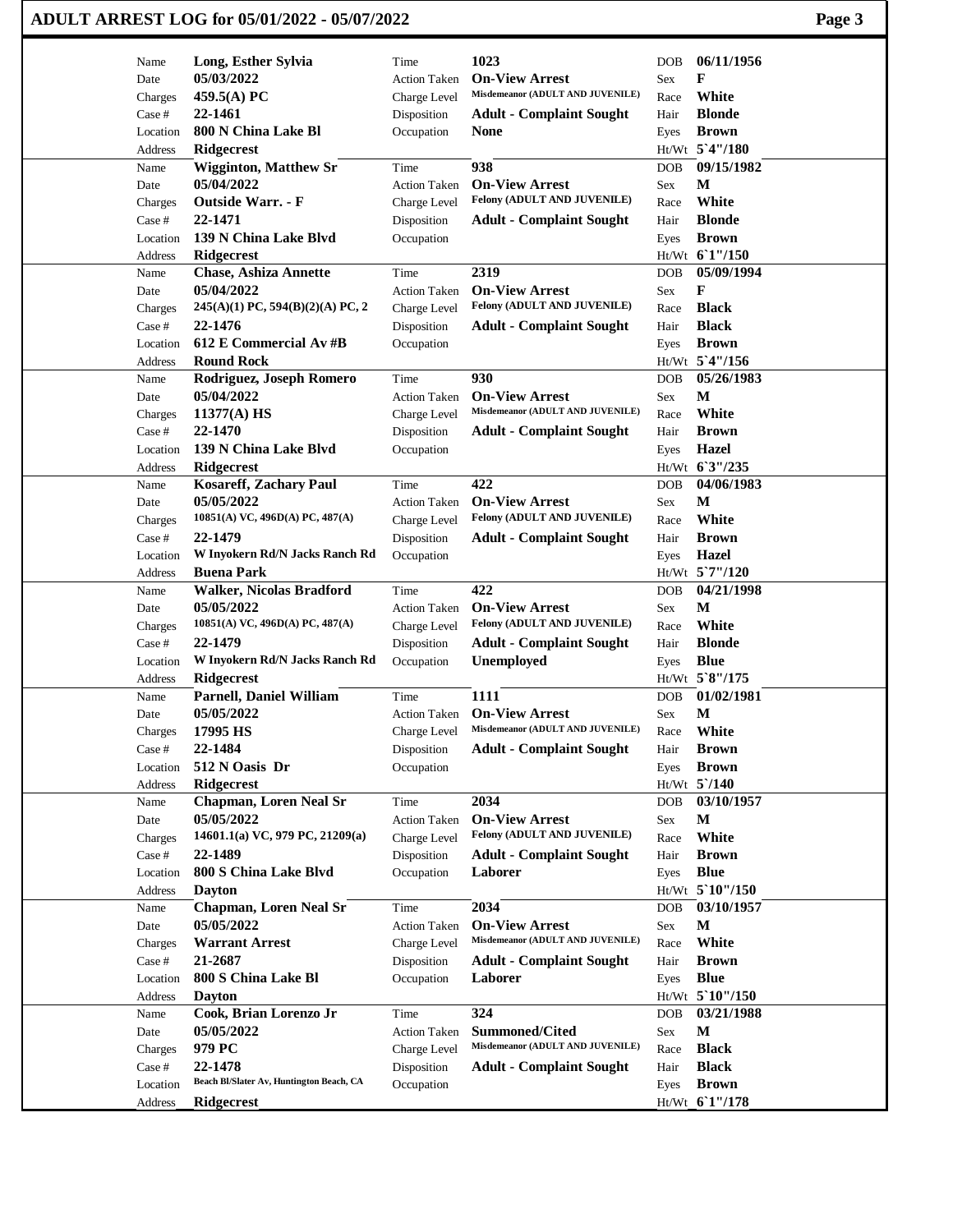|                 | ADULT ARREST LOG for 05/01/2022 - 05/07/2022 |                                     |                                                           |             |                              | Page 4 |
|-----------------|----------------------------------------------|-------------------------------------|-----------------------------------------------------------|-------------|------------------------------|--------|
| Name            | Donley, Ryan Carlyle                         | Time                                | 1342                                                      | DOB         | 11/19/1991                   |        |
| Date            | 05/05/2022                                   | <b>Action Taken</b>                 | <b>On-View Arrest</b>                                     | Sex         | M                            |        |
| Charges         | 979 PC                                       | Charge Level                        | Misdemeanor (ADULT AND JUVENILE)                          | Race        | White                        |        |
| Case #          | 22-1482                                      | Disposition                         | <b>Adult - Complaint Sought</b>                           | Hair        | <b>Black</b>                 |        |
| Location        | 500 E California Av                          | Occupation                          | Unemployed                                                | Eyes        | <b>Brown</b>                 |        |
| Address         | <b>Ridgecrest</b>                            |                                     |                                                           |             | Ht/Wt 65"/190                |        |
| Name            | Walker, Eric Jonathan                        | Time                                | 721                                                       | <b>DOB</b>  | 03/26/1996                   |        |
| Date            | 05/06/2022                                   | <b>Action Taken</b>                 | <b>Taken into Custody</b>                                 | Sex         | M                            |        |
| Charges         | 422(A) PC, 417(A)(2)(A) PC                   | Charge Level                        | Felony (ADULT AND JUVENILE)                               | Race        | White                        |        |
| Case #          | 22-1488                                      | Disposition                         | <b>Adult - Referred to Other Authority</b>                | Hair        | <b>Brown</b>                 |        |
| Location        | 340 S Downs St Apt 812                       | Occupation                          |                                                           | Eyes        | <b>Brown</b>                 |        |
| Address         | Ridgecrest                                   |                                     |                                                           |             | Ht/Wt 5`5"/170               |        |
| Name            | Arreola, Vanessa                             | Time                                | 220                                                       | DOB         | 02/13/1991                   |        |
| Date            | 05/06/2022                                   | <b>Action Taken</b>                 | <b>On-View Arrest</b><br>Misdemeanor (ADULT AND JUVENILE) | Sex         | F                            |        |
| Charges         | 23152(A) VC, 23152(B) VC                     | Charge Level                        |                                                           | Race        | <b>Hispanic</b>              |        |
| Case #          | 22-1492                                      | Disposition                         | <b>Adult - Complaint Sought</b>                           | Hair        | <b>Black</b>                 |        |
| Location        | 100 S Gateway Blvd                           | Occupation                          |                                                           | Eyes        | <b>Brown</b>                 |        |
| Address         | <b>Ridgecrest</b>                            |                                     | 2049                                                      | Ht/Wt       | 04/20/1993                   |        |
| Name            | <b>Simon, Truman Darnell</b><br>05/06/2022   | Time                                | <b>On-View Arrest</b>                                     | <b>DOB</b>  | М                            |        |
| Date<br>Charges | 979 PC, 979 PC                               | <b>Action Taken</b><br>Charge Level | Felony (ADULT AND JUVENILE)                               | Sex<br>Race | <b>Black</b>                 |        |
| Case #          | 22-1499                                      |                                     |                                                           | Hair        | <b>Black</b>                 |        |
| Location        | 220 S. China Lake Blvd                       | Disposition<br>Occupation           | <b>Adult - Complaint Sought</b>                           |             | <b>Brown</b>                 |        |
| Address         | <b>Ridgecrest</b>                            |                                     |                                                           | Eyes        | Ht/Wt 5`7"/185               |        |
| Name            | <b>Hawkins, James Lee</b>                    | Time                                | 1151                                                      | <b>DOB</b>  | 06/12/1977                   |        |
| Date            | 05/06/2022                                   | <b>Action Taken</b>                 | <b>Taken into Custody</b>                                 | Sex         | М                            |        |
| Charges         | 979 PC                                       | Charge Level                        | Misdemeanor (ADULT AND JUVENILE)                          | Race        | White                        |        |
| Case #          | 22-1495                                      | Disposition                         | <b>Adult - Referred to Other Authority</b>                | Hair        | <b>Brown</b>                 |        |
| Location        | 901 N China Lake Blvd                        | Occupation                          | <b>Electrition</b>                                        | Eyes        | <b>Hazel</b>                 |        |
| Address         | <b>Ridgecrest</b>                            |                                     |                                                           |             | Ht/Wt 6/215                  |        |
| Name            | Peek, Sophie Mariaryan                       | Time                                | 445                                                       | DOB         | 08/13/2001                   |        |
| Date            | 05/07/2022                                   | <b>Action Taken</b>                 | <b>On-View Arrest</b>                                     | Sex         | F                            |        |
| Charges         | 273.6(A) PC, 148.9(A) PC                     | Charge Level                        | Misdemeanor (ADULT AND JUVENILE)                          | Race        | White                        |        |
| Case #          | 22-1502                                      | Disposition                         | <b>Adult - Complaint Sought</b>                           | Hair        | <b>Brown</b>                 |        |
| Location        | 712 W Atkins Av                              | Occupation                          |                                                           | Eyes        | Green                        |        |
| Address         | Ridgecrest                                   |                                     |                                                           |             | Ht/Wt 5'4"/125               |        |
| Name            | <b>Golden, Brittiany Nichole</b>             | Time                                | 1508                                                      | DOB         | 03/20/1992                   |        |
| Date            | 05/07/2022                                   | <b>Action Taken</b>                 | <b>Taken into Custody</b>                                 | Sex         | F                            |        |
| Charges         | 4532(B)(2) PC, 11550(A) HS, 273A             | Charge Level                        | Felony (ADULT AND JUVENILE)                               | Race        | White                        |        |
| Case #          | 22-1505                                      | Disposition                         | <b>Adult - Complaint Sought</b>                           | Hair        | <b>Brown</b>                 |        |
| Location        | 935 S China Lake Blvd                        | Occupation                          | <b>Unemployed</b>                                         | Eyes        | <b>Hazel</b>                 |        |
| Address         | <b>Ridgecrest</b>                            |                                     |                                                           |             | Ht/Wt 5'4"/130               |        |
| Name            | Rivero, Edgar                                | Time                                | 1844                                                      | DOB         | 07/22/1971                   |        |
| Date            | 05/07/2022                                   | <b>Action Taken</b>                 | <b>On-View Arrest</b>                                     | Sex         | M                            |        |
| Charges         | 311.6 PC, 314(2) PC, 647(A) PC               | Charge Level                        | Misdemeanor (ADULT AND JUVENILE)                          | Race        | <b>Hispanic</b>              |        |
| Case #          | 22-1509                                      | Disposition                         | <b>Adult - Complaint Sought</b>                           | Hair        | <b>Black</b>                 |        |
| Location        | 1111 Pearson Av                              | Occupation                          |                                                           | Eyes        | <b>Brown</b>                 |        |
| Address         | Ridgecrest                                   |                                     | 1359                                                      |             | Ht/Wt 5`5"/195<br>10/21/1993 |        |
| Name            | Piatt, Cynthia Irene<br>05/07/2022           | Time                                | <b>On-View Arrest</b>                                     | DOB         | F                            |        |
| Date<br>Charges | 368(B)(1) PC                                 | <b>Action Taken</b><br>Charge Level | Felony (ADULT AND JUVENILE)                               | Sex<br>Race | White                        |        |
| Case #          | 22-1506                                      | Disposition                         | <b>Adult - Complaint Sought</b>                           | Hair        | <b>Brown</b>                 |        |
| Location        | 705 W Moyer Av                               | Occupation                          |                                                           | Eyes        | <b>Brown</b>                 |        |
| Address         | <b>Ridgecrest</b>                            |                                     |                                                           |             | Ht/Wt 5'6"/189               |        |
| Name            | Abundis, Mario Alberto Jr                    | Time                                | 2012                                                      | <b>DOB</b>  | 02/10/1988                   |        |
| Date            | 05/07/2022                                   | <b>Action Taken</b>                 | <b>On-View Arrest</b>                                     | Sex         | $\mathbf{M}$                 |        |
| Charges         | 2800.2(A) VC, 2800.4 VC, 10851(A             | Charge Level                        | Felony (ADULT AND JUVENILE)                               | Race        | Hispanic                     |        |
| Case #          | 22-1511                                      | Disposition                         | <b>Adult - Referred to Other Authority</b>                | Hair        | <b>Brown</b>                 |        |
| Location        | 761 E Church Av                              | Occupation                          |                                                           | Eyes        | <b>Brown</b>                 |        |
| Address         | Ridgecrest                                   |                                     |                                                           |             | Ht/Wt 5`8"/180               |        |
|                 |                                              |                                     |                                                           |             |                              |        |

 $\mathbf{I}$